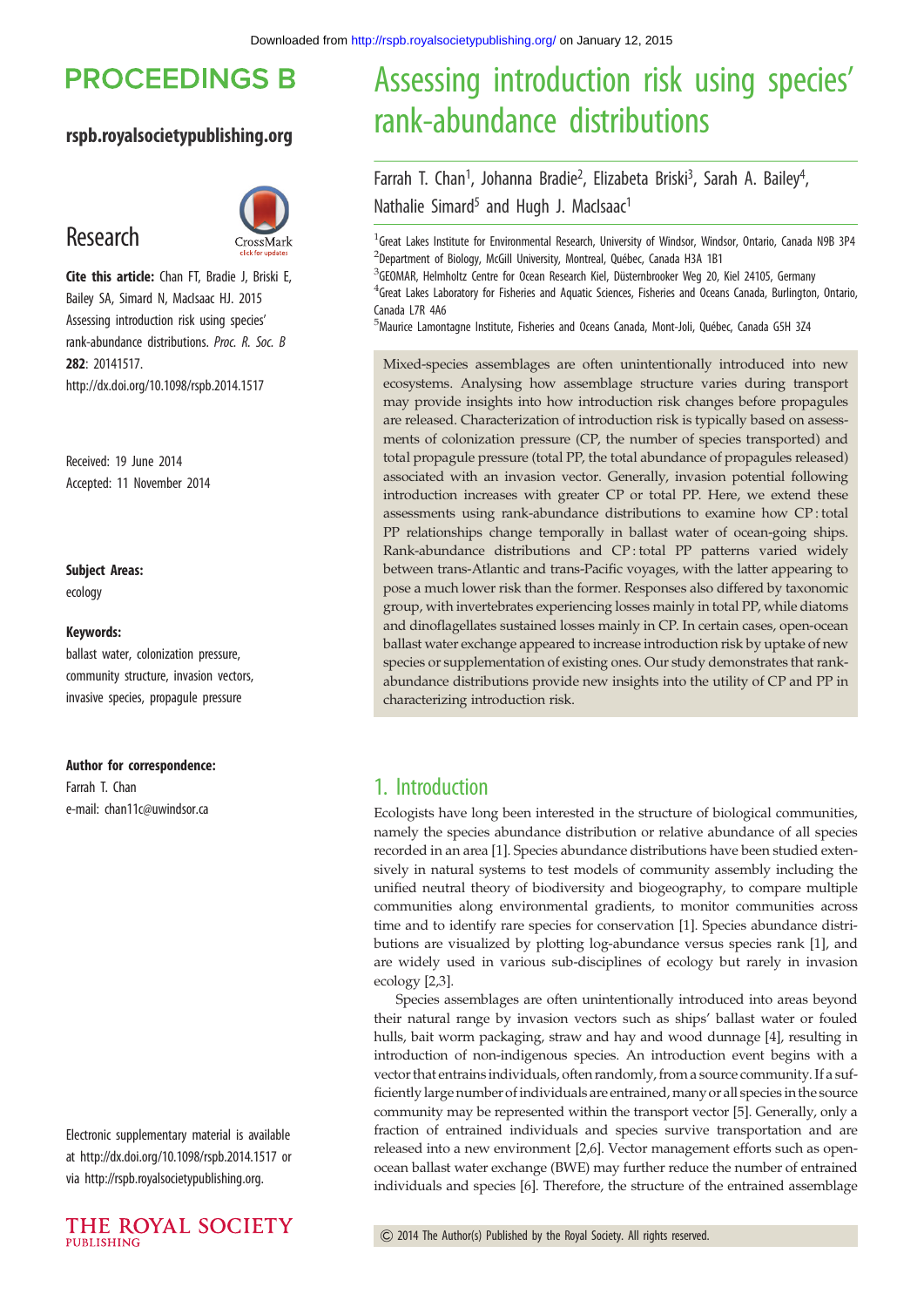Table 1. Plankton datasets used in this study including data source, voyage route (Atlantic versus Pacific), origin of ballast water, destination port, duration, taxonomic group (invertebrates, diatoms and dinoflagellates), BWE status (Y, yes; N, no) and number of sampled tanks.

| voyage<br>route | origin of ballast<br>water | destination<br>port | duration<br>(days) | taxonomic<br>group | <b>BWE</b><br>(Y/N) | no. sampled<br>tanks | data<br>source |
|-----------------|----------------------------|---------------------|--------------------|--------------------|---------------------|----------------------|----------------|
| Atlantic 1      | Rotterdam,                 | Sept-Îles,          | 7                  | invertebrates      | Υ                   | 2                    | $[12]$         |
|                 | The Netherlands            | Canada              |                    |                    | Ν                   |                      |                |
|                 |                            |                     |                    | diatoms            |                     |                      | $[12]$         |
|                 |                            |                     |                    |                    | N                   | $\mathfrak{p}$       |                |
|                 |                            |                     |                    | dinoflagellates    |                     | 2                    | $[12]$         |
|                 |                            |                     |                    |                    | N                   |                      |                |
| Atlantic 2      | Rotterdam,                 | Sept-Iles,          | 9                  | invertebrates      |                     | 2                    | $[12]$         |
|                 | The Netherlands            | Canada              |                    |                    | Ν                   | 7                    |                |
|                 |                            |                     |                    | diatoms            |                     | 2                    | $[12]$         |
|                 |                            |                     |                    |                    | N                   | $\mathfrak{D}$       |                |
|                 |                            |                     |                    | dinoflagellates    |                     | 2                    | $[12]$         |
|                 |                            |                     |                    |                    | N                   |                      |                |
| Pacific 1       | Hakata, Japan              | Vancouver,          | 24                 | invertebrates      |                     | 2                    | $[13]$         |
|                 |                            | Canada              |                    |                    |                     |                      |                |
| Pacific 2       | Osaka, Japan               | Vancouver,          | 23                 | invertebrates      |                     | 2                    | $[13]$         |
|                 |                            | Canada              |                    |                    | N                   | $\mathfrak z$        |                |
| Pacific 1       | Hakata, Japan              | Vancouver,          | 24                 | diatoms            |                     | 2                    | $[14]$         |
|                 |                            | Canada              |                    |                    |                     |                      |                |

may vary from that in the source community as it transitions through the transportation phase prior to release. Analysing how characteristics of an entrained assemblage vary over time during transport may provide insights into how introduction risk changes before propagules are released.

Invasion ecologists often focus on the number of transported species (i.e. colonization pressure (CP)) and their respective abundances (i.e. propagule pressure (PP) of individual species or of the entire taxonomic group (total PP)) when characterizing species assemblages transported by vectors [\[6](#page-9-0),[7](#page-9-0)]. Theoretical and empirical studies have demonstrated a positive relationship between PP of a species and its probability of establishment [\[8,9](#page-9-0)]. For a single introduction event, large PP reduces the likelihood of demographic stochasticity and Allee effects [\[8](#page-9-0)]. Similarly, greater CP also increases invasion risk by increasing the probability that at least one species will tolerate the new environment and form a reproducing population, as matching environmental conditions between source and recipient regions enhances probability of establishment [\[5\]](#page-9-0). Recently, researchers have begun to explore relationships between CP and PP for species assemblages entrained by vectors [\[5](#page-9-0),[10](#page-9-0),[11](#page-9-0)]. If species introduction is a random sampling process, CP should be positively related to PP because larger inocula will include more species than smaller ones [[5\]](#page-9-0).

While CP and PP are important parameters for characterizing introduction risk, they provide no information regarding the structure of the entrained assemblage. Given the stochastic nature of the entrainment process, many assemblage structures are plausible, ranging from uneven assemblages with steep rank-abundance gradients to those with shallow rankabundance gradients [[3](#page-9-0)]. The former case of uneven assemblage structure is of special concern because both mean abundance per species (mean PP) and total PP fail to describe the variation in abundances across species [[3](#page-9-0)]. These measures may underestimate population size of dominant species and overestimate that of rare ones [\[3](#page-9-0)]. Given the strong ecological consequence of biased estimates, Drake et al. [\[3\]](#page-9-0) argued that the rankabundance distribution should be considered in addition to CP and PP when characterizing risk associated with transported species assemblages.

Briski et al.'s [[2](#page-9-0)] conceptual model characterizing community dynamics in ballast water has not been tested empirically using repeated measurements during transportation, nor does it consider the effect of biogeographic source region or BWE. In this study, we examined changes in assemblage structure of different taxa in control and exchanged ballast water during trans-Atlantic and trans-Pacific voyages to Canada. We use rank-abundance distributions in transported assemblages to test three hypotheses: changes in assemblage structure and CP : total PP during transportation are the same for (i) different voyage routes or (ii) different taxonomic groups or (iii) in response to BWE.

## 2. Material and methods

#### (a) Plankton datasets

To analyse temporal variation in CP and total PP, we examine three datasets representing 16 invertebrate, 12 diatom and 8 dinoflagellate assemblages collected from ballast water during two trans-Atlantic and two trans-Pacific voyages, hereafter referred to as 'Atlantic' and 'Pacific', respectively (table 1). Datasets were selected on the basis of common methodologies and taxonomic resolution to the species level. Methods for sample collection, enumeration and identification are detailed elsewhere [\[12](#page-9-0)–[15](#page-9-0)]. For Atlantic voyages, eight tanks were sampled for each taxonomic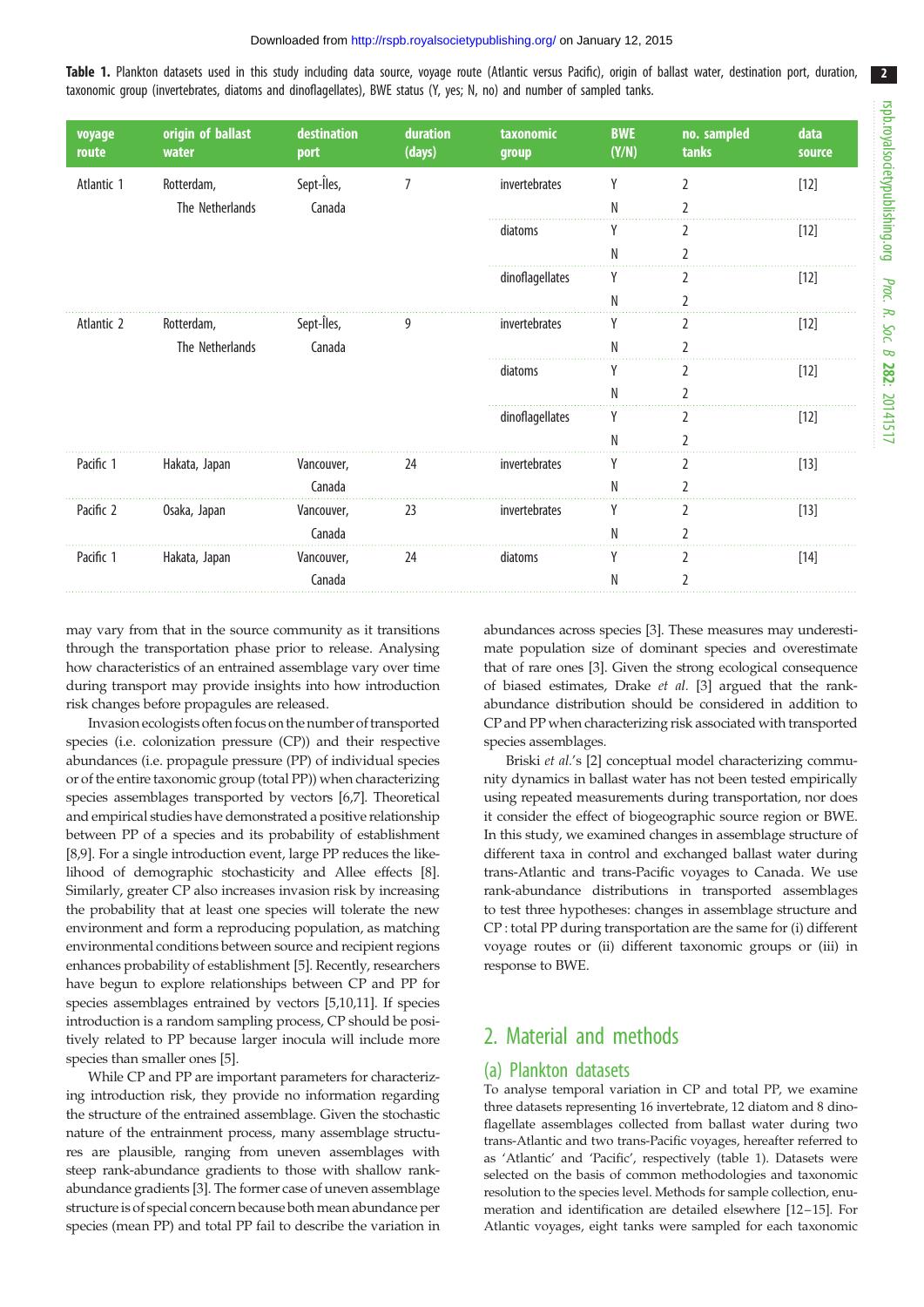<span id="page-2-0"></span>group at different time points (i.e. eight assemblages for each group). Only invertebrate and diatom data were available for Pacific voyages. For Pacific voyage 1, invertebrate and diatom samples were collected by repeatedly sampling four tanks at different time points. During Pacific voyage 2, four tanks were sampled for invertebrates only. As a result, eight invertebrate and four diatom assemblages were surveyed during Pacific voyages. For both Atlantic and Pacific voyages, half of tanks underwent BWE, hereafter referred to as 'exchanged tanks'. Remaining tanks served as controls, hereafter 'control tanks'. We compiled a database recording the number and identity of all species, total abundance of each species, sampling time point and date of BWE, if conducted, for each plankton assemblage. We excluded individuals that were not identified to species level because they could obscure the relationship between CP and total PP; approximately 70–95% of the data in each dataset was retained for analyses.

## (b) Rank-abundance distributions and colonization pressure: total propagule pressure curves

For each plankton assemblage, we constructed a series of rankabundance distributions at different time points during the transoceanic voyage. We then generated corresponding CP : total PP curves for each rank-abundance distribution using Monte Carlo simulations in R v. 3.0.2 [[16\]](#page-9-0). Individuals were randomly selected from the empirical distribution, without replacement, with a sample size ranging from 1 to 2500 (total  $n$ ). One thousand iterations were conducted at each sample size, with the resulting mean number of species (i.e. mean CP) determined for each total PP. In addition, we estimated asymptotic species richness for each assemblage at different time points using the Chao-1 estimator in SPADE v. 23 October 2012 to account for under-sampling [[17](#page-9-0)]. While rankabundance distributions and CP : total PP curves were estimated for each sampling day, we present results for only 5 days, for brevity, corresponding with the beginning, middle (particularly the last and first available time point immediately before and after BWE, respectively, in exchanged tanks) and end of voyages. We also compared results obtained from our rank-abundance distributions with those from more traditional analyses of total and mean PP, in order to examine differences in the methodologies.

Using existing models [[2,3,5\]](#page-9-0) as foundations, we developed a conceptual model describing four relative introduction risk scenarios: high risk: high CP and high total PP; moderate risk: high CP and low total PP or low CP and high total PP; and low risk: low CP and low total PP (figure 1a). We overlaid final CP and total PP values for the last sampling point on our model to estimate relative introduction risk among transported assemblages. All plankton abundance data were standardized to individuals  $m^{-3}$ . Our comparisons assume uniform inherent invasibility, establishment probabilities and environmental suitability among transported species. We characterized total PP rather than mean PP because partitioning of total abundance evenly across all species makes it impossible to obtain high both CP and total PP. Our analysis estimates introduction risk per ballast sample. To estimate introduction risk for an individual vessel, one must multiply total PP and CP by total ballast discharge volume.

#### (c) Statistical analyses

We applied three broad analytical approaches using linear mixed-effects models to investigate patterns observed in rankabundance distributions and CP : total PP curves for each taxonomic group. These models are appropriate because the datasets have hierarchical structure, in which ballast tanks are nested within ships and repeated measurements are collected fromindividual tanks [[18\]](#page-9-0). We used the observed CP rather than estimated species richness in these analyses because the number of singletons



3

Figure 1. (a) Conceptual model of the relationship between CP and total PP for species assemblages translocated by a transport vector under four different scenarios: high CP and total PP for species-rich and high-abundance assemblages (solid line); high CP and low total PP for species-rich assemblages with low abundance of most or all species (dashed line); low CP and high total PP for species assemblages with at least one abundant species (dotted line); and low CP and total PP for assemblages represented by a few species in low numbers (dotted-dashed line). (b) Final CP and total PP for invertebrate (circles), diatom (triangles) and dinoflagellate (squares) assemblages at the end of two trans-Atlantic (red) and two trans-Pacific (blue) voyages. Solid and open markers denote assemblages collected from control and exchanged tanks, respectively. Background shading in both panels indicates relative introduction risk with light and dark shadings representing relatively low and high risk, respectively.

and doubletons increased with time as the abundance of most species decreased, inflating the number of rare species and thus overestimating complete species richness. First, we constructed separate models to test the effect of time on CP and total PP using data collected from control tanks. We treated time (i.e. days since uptake of ballast water) and quadratic variant of time (time<sup>2</sup>) as fixed explanatory variables. Twelve models (two response variables (CP and total PP $) \times$  three taxonomic groups  $\times$  two voyage routes) were constructed for this. Second, to test the effect of voyage route (Atlantic versus Pacific) on CP and total PP, we treated time, time<sup>2</sup>, voyage route and the interaction between time and voyage (time  $\times$ voyage) as fixed explanatory variables in four separate models (two each for invertebrates and diatoms). To distinguish the effects of biogeographic region and voyage length, we constructed four follow-up models using the same fixed explanatory variables and included only the first 9 days so that both routes encompassed the same voyage length, allowing examination of the importance of route.

Finally, we constructed models to test the effect of BWE on CP and total PP for each taxonomic group using data from both control and exchanged tanks. As a first step, we built six separate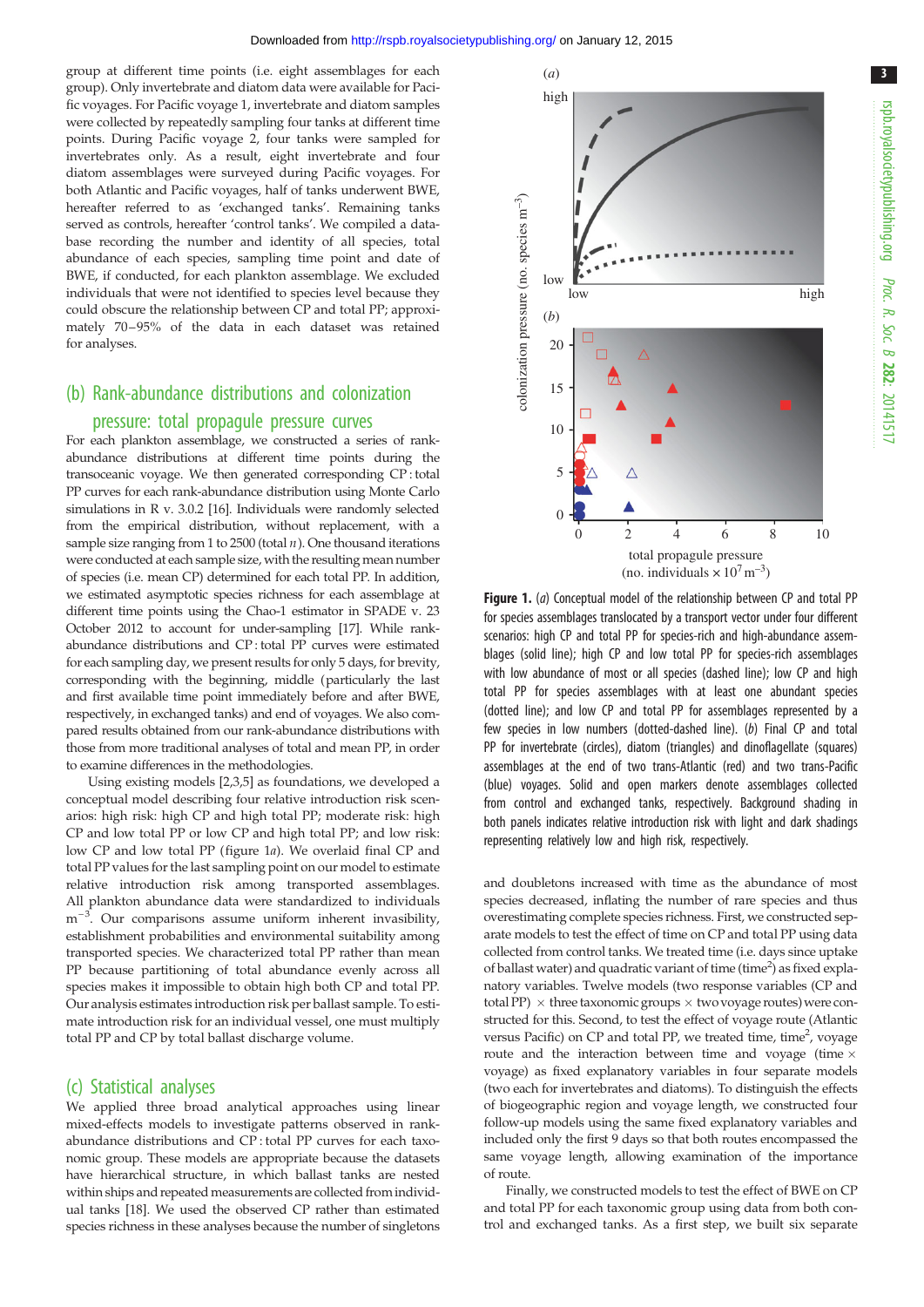4

models (two response variables  $\times$  three taxonomic groups) to determine if there were inherent differences in CP and total PP between control and exchanged tanks prior to BWE. We included time, time<sup>2</sup>, voyage route, BWE status, time  $\times$  voyage route, as well as the interactions between time and BWE status (time  $\times$ BWE status), and between BWE status and voyage route (BWE status  $\times$  voyage route), as fixed explanatory variables. Here, time was defined as the number of days between ballast water uptake and BWE. Measurements collected after BWE were excluded in these analyses. Results of the models suggested that BWE status was not related to CP and total PP in all models (results not presented). Therefore, we concluded there were no inherent differences in CP and total PP between treatment tanks prior to BWE. Next, we fitted six separate models (two response variables  $\times$  three taxonomic groups) to test the effect of BWE on CP and total PP. We included time, time<sup>2</sup>, voyage route, BWE status, time  $\times$  voyage route, time  $\times$  BWE status and voyage route  $\times$  BWE status as fixed explanatory variables. Time was defined as the number of days after BWE. To investigate the effects of time  $\times$  voyage route and voyage route  $\times$  BWE status on CP and total PP, we constructed four follow-up models (two each for invertebrates and diatoms) with time, time<sup>2</sup>, BWE status and time  $\times$  BWE status as fixed explanatory variables.

We included tank and ship as hierarchical grouping variables in all models to accommodate the nested nature of the datasets. In addition, we specified a simple autoregressive covariance structure for the models to account for temporal autocorrelation between repeated measurements [\[19\]](#page-9-0). We applied the top-down strategy to identify optimal models having both fixed and random effects beginning with three beyond-optimal models containing all explanatory variables and their interactions but different random components: (i) no random terms except for ordinary residuals; (ii) a random intercept model; and (iii) a random intercept and slope model [[18](#page-9-0)]. We assessed random components by comparing Akaike information criterion values estimated using restricted maximum-likelihood estimation. Once the optimal random structure was found, we identified the optimal fixed structure by conducting sequential t-tests using restricted maximum-likelihood estimation [[18](#page-9-0)]. Non-significant fixed effects were removed in a stepwise manner until minimum adequate models containing only significant factors remained. We used visual inspection of model residuals to check for a normal distribution and homogeneity of variance. All analyses were conducted using the lme and gls functions in R. The latter function was used on models lacking random effects [\[18](#page-9-0)].

We used multivariate analysis of variance (MANOVA) to test the effects of voyage route, taxonomic group, BWE status and their interactions on final CP and total PP. If significant, a followup univariate analysis of variance and Bonferroni post hoc tests were performed. CP and total PP were  $log(x + 1)$ -transformed to meet the assumptions of parametric tests.

### 3. Results

Rank-abundance distributions and CP : total PP curves varied temporally across voyage routes and taxonomic groups [\(figure 2](#page-4-0) and [table 2;](#page-5-0) electronic supplementary material, figures S1–S4). For Atlantic voyages, no changes in CP but attenuation of total PP was observed for invertebrates [\(figure 2](#page-4-0) and [table 2](#page-5-0); electronic supplementary material, figure S2); the opposite pattern was noted for diatoms ([figure](#page-4-0) [2](#page-4-0) and [table 2](#page-5-0); electronic supplementary material, figure S3). CP for dinoflagellates decreased at a greater than linear rate over time, whereas total PP remained unchanged [\(figure 2](#page-4-0) and [table 2;](#page-5-0) electronic supplementary material figure S4). Reductions in total PP for invertebrates and dinoflagellates

were attributed to decreases in abundance of mainly moderately common species and a few rare species, whereas losses in total PP for diatoms resulted from uniform decreases across all species [\(figure 2](#page-4-0); electronic supplementary material figures S1, S3 and S4). As a result, rank-abundance gradients were steeper over time for invertebrates and dinoflagellates than for diatoms [\(figure 2;](#page-4-0) electronic supplementary material, figures S1, S3 and S4).

For Pacific voyages, both CP and total PP decreased for invertebrates as a quadratic function of time [\(table 2](#page-5-0)), the latter due to decreases in abundance of moderately common and rare species, though dominant species also suffered high mortality [\(figure 2](#page-4-0); electronic supplementary material, figure S2). By contrast, diatoms exhibited greater than linear reduction in CP but no changes in total PP ([figure 2](#page-4-0) and [table 2;](#page-5-0) electronic supplementary material, figure S3). Rank-abundance distributions for both groups had increasingly steep gradients over time [\(figure 2](#page-4-0); electronic supplementary material, figures S2 and S3).

Changes in rank-abundance distributions and CP : total PP were generally less apparent for Atlantic than for Pacific voyages [\(figure 2;](#page-4-0) electronic supplementary material, figures S1 –S4). CP for invertebrates was affected by voyage route, with lower CP observed for Atlantic than for Pacific routes ([table 2](#page-5-0)b). However, CP declined at a slower rate for the Atlantic than the Pacific as indicated by the interaction between time and voyage route (i.e. different regression slopes; [table 2](#page-5-0)b). There were no differences in total PP for invertebrates between voyage routes, but it decreased at a slower rate for Atlantic than Pacific voyages (time  $\times$  voyage route interaction; [table 2](#page-5-0)b). CP for diatoms decreased over time but it did not vary by voyage route, whereas total PP did not vary over time but was higher for Atlantic than Pacific voyages [\(table 2](#page-5-0)b). We could not compare the effect of voyage route for dinoflagellates, as only Atlantic data were available.

When analysis was limited to the first 9 days of voyages, CP for invertebrates did not change over time, but was lower for Atlantic than Pacific voyages [\(table 2](#page-5-0)c). Conversely, total PP for invertebrates decreased over time but was not associated with voyage route [\(table 2](#page-5-0)c). Both CP and total PP of diatoms were predicted by the same explanatory variables as the full models, except that the former changed in a linear rather than quadratic fashion [\(table 2](#page-5-0)c).

Visual comparisons of rank-abundance distributions and CP : total PP at the last sampling point prior to BWE versus those at the last sampling point near the end of the voyage in exchanged tanks suggest that the effect of BWE varied across voyage routes and taxonomic groups [\(figure 3;](#page-6-0) electronic supplementary material, figures S5–S8). For Atlantic routes, there were few changes in CP for invertebrates and moderate attenuation of total PP after BWE owing to reductions in population abundance of moderately common and rare species; rankabundance gradients were similar before and after BWE ([figure 3;](#page-6-0) electronic supplementary material, figure S5). Changes in CP after BWE varied from relatively strong reductions to slight increases in CP, accompanied by relatively moderate to strong attenuation of total PP for diatoms; rank-abundance gradients remained relatively shallow owing to uniform reductions in population abundance of all species or additions of new species at low abundance [\(figure 3](#page-6-0); electronic supplementary material, figure S7). Similarly, we noted strong increases in CP for dinoflagellates owing to addition of new species at low abundances and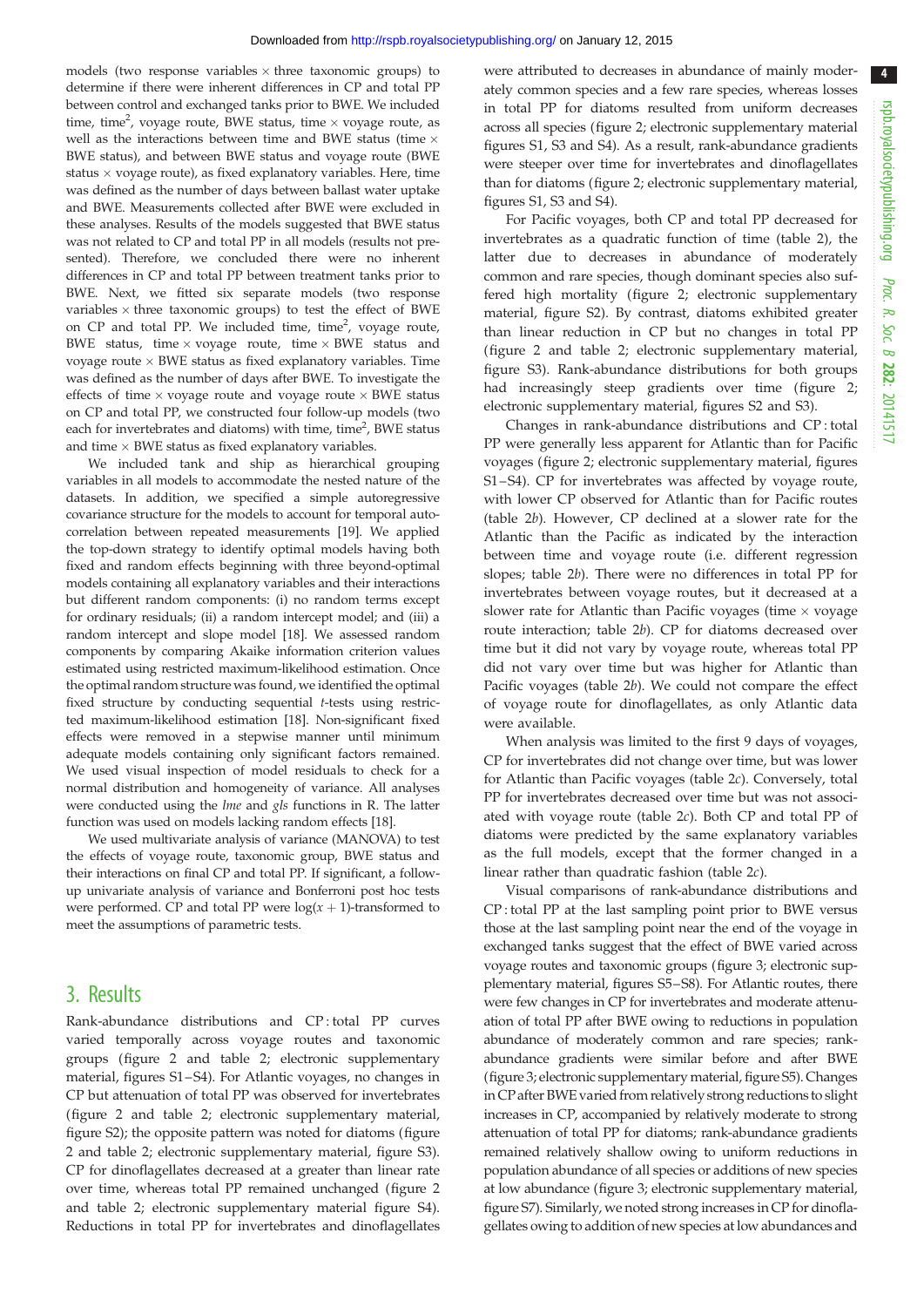<span id="page-4-0"></span>

Figure 2. ( $a, c, e, g, i$ ) Rank-abundance distributions and  $(b, d, f, h, j)$  corresponding CP : total PP curves (CP : total PP) illustrating changes in the structure of plankton assemblages in unexchanged ballast water of ships during  $(a-f)$  trans-Atlantic and  $(g-j)$  trans-Pacific voyages, for  $(a,b,g,h)$  invertebrates,  $(c,d,j)$  diatoms and  $(e,f)$ dinoflagellates. Samples for different taxonomic groups were collected from the same tank and ship for each voyage. The five lines on each graph depict the rankabundance distributions or CP : total PP relationships on five different days. Colour scheme for different days of the voyages applies to the entire figure. Also shown in each left panel are total PP (solid bar) and mean PP ( $\pm$  s.e.m.; hatched bar) recorded at the last time point. Numeric values and circles in each right panel indicate observed total PP and estimated asymptotic species richness (Chao-1). Circles are offset when values overlap.

marked reductions in total PP due to decreases in abundance of dominant species after BWE; rank-abundance gradients were generally more even post-BWE [\(figure 3;](#page-6-0) electronic supplementary material, figure S8).

For Pacific routes, responses in CP for invertebrates ranged from relatively moderate reductions to mild increases owing to either losses or gains of rare species, whereas total PP consistently increased due to higher population abundances of dominant species after BWE; rank-abundance gradients were typically steeper after BWE ([figure 3](#page-6-0); electronic supplementary material, figure S6). While we observed relatively mild increases in CP due to addition of rspb.royalsocietypublishing.org

Proc. R. Soc. $\sigma$ 

282: 20141517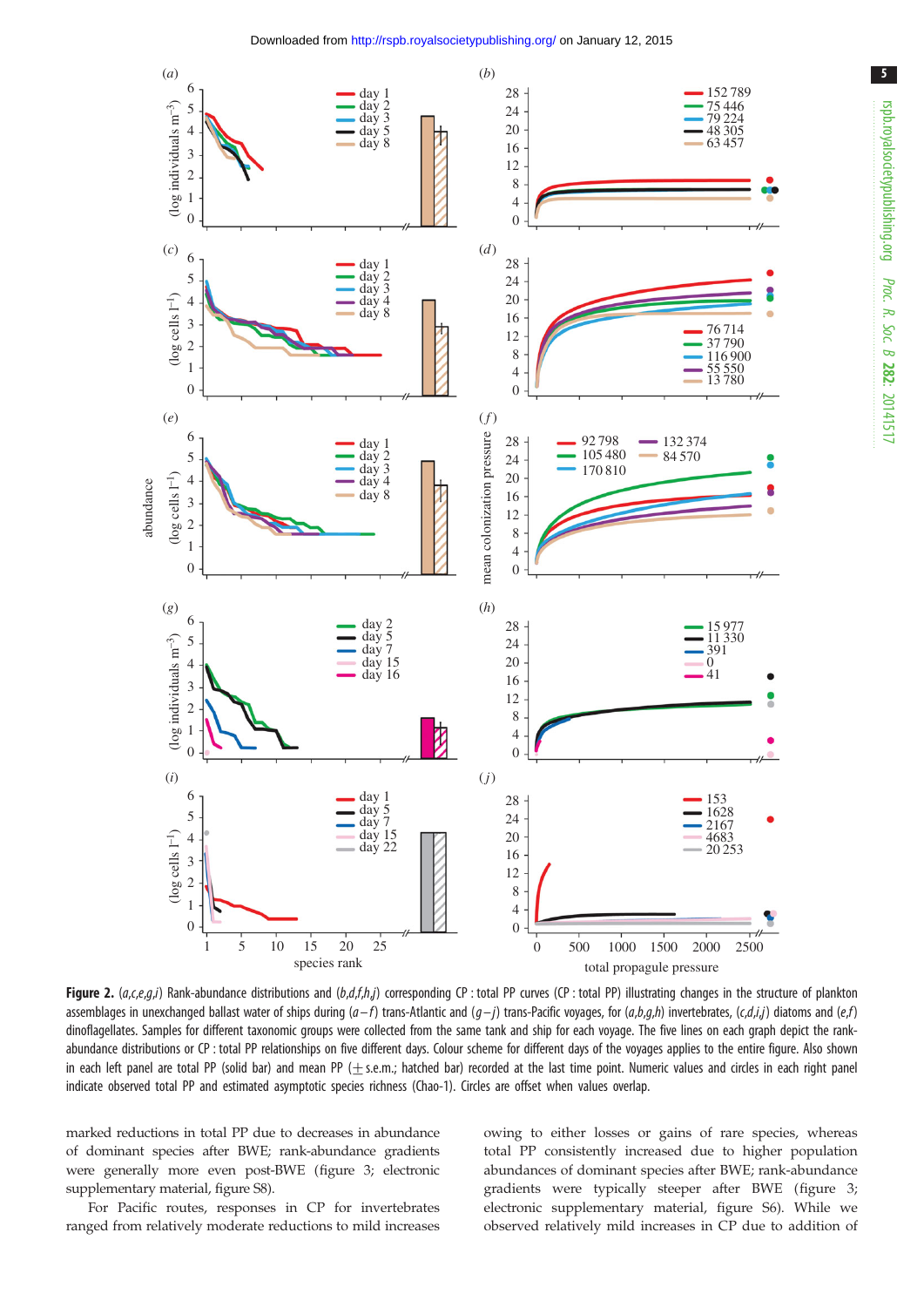#### Downloaded from<http://rspb.royalsocietypublishing.org/>on January 12, 2015

<span id="page-5-0"></span>Table 2. Results of linear mixed-effects models testing the fixed effects of (a) time and quadratic term of time (time<sup>2</sup>) and (b) time, time<sup>2</sup>, voyage route and the interaction term between time and voyage route (time  $\times$  voyage route) for CP and total PP associated with invertebrate and diatom assemblages in control tanks during trans-Atlantic and trans-Pacific voyages separately and pooled together, respectively. (c) Follow-up models were conducted to distinguish the effects of biogeographic region and voyage length associated with voyage route. These additional models standardized voyage length for Pacific and Atlantic route to the first 9 days only. Time and time<sup>2</sup> were included as fixed effects in (a) models for dinoflagellates. Dashes indicate non-significant variables that were removed from the final optimal models.

|                               | invertebrates |            |              |                  | diatoms |             |                  |                  | dinoflagellates |         |                  |           |
|-------------------------------|---------------|------------|--------------|------------------|---------|-------------|------------------|------------------|-----------------|---------|------------------|-----------|
|                               | d.f.          | $\beta$    | $\mathbf{t}$ | $\boldsymbol{p}$ | d.f.    | $\beta$     | $\boldsymbol{t}$ | $\boldsymbol{p}$ | d.f.            | $\beta$ | $\boldsymbol{t}$ | $\pmb{p}$ |
| (a) CP (Atlantic)             |               |            |              |                  |         |             |                  |                  |                 |         |                  |           |
| time                          |               |            |              |                  | 23      | $-0.7$      | $-2.9$           | < 0.01           |                 |         |                  |           |
| time <sup>2</sup>             |               |            |              |                  |         |             |                  |                  | 20              | $-0.2$  | $-3.8$           | < 0.01    |
| total PP (Atlantic)           |               |            |              |                  |         |             |                  |                  |                 |         |                  |           |
| time                          | 27            | $-5778.6$  | $-3.3$       | $<$ 0.01 $\,$    |         |             |                  |                  |                 |         |                  |           |
| time <sup>2</sup>             |               |            |              |                  |         |             |                  |                  |                 |         |                  |           |
| CP (Pacific)                  |               |            |              |                  |         |             |                  |                  |                 |         |                  |           |
| time                          | 23            | $-3.4$     | $-3.4$       | < 0.01           | 24      | $-1.3$      | $-4.7$           | < 0.01           | n.a.            | n.a.    | n.a.             | n.a.      |
| time <sup>2</sup>             | 23            | 0.1        | 2.3          | 0.03             | 24      | 0.1         | 3.7              | < 0.01           | n.a.            | n.a.    | n.a.             | n.a.      |
| total PP (Pacific)            |               |            |              |                  |         |             |                  |                  |                 |         |                  |           |
| time                          | 23            | $-23825.3$ | $-4.7$       | $<$ 0.01 $\,$    |         |             |                  |                  | n.a.            | n.a.    | n.a.             | n.a.      |
| time <sup>2</sup>             | 2222<br>23    | 1119.0     | 3.9          | < 0.01           |         |             |                  |                  | n.a.            | n.a.    | n.a.             | n.a.      |
| (b) CP (full voyages)         |               |            |              |                  |         |             |                  |                  |                 |         |                  |           |
| time                          | 50            | $-3.1$     | $-4.6$       | < 0.01           | 44      | $\cdot$ 1.1 | $-4.8$           | < 0.01           | n.a.            | n.a.    | n.a.             | n.a.      |
| time <sup>2</sup>             | 50            | 0.11       | 3.0          | < 0.01           | 44      | 0.03        | 3.5              | < 0.01           | n.a.            | n.a.    | n.a.             | n.a.      |
| voyage route                  | 50            | $-13.8$    | $-5.9$       | < 0.01           |         |             |                  |                  | n.a.            | n.a.    | n.a.             | n.a.      |
| time $\times$ voyage<br>route | 50            | 1.9        | $4.9\,$      | < 0.01           |         |             |                  |                  | n.a.            | n.a.    | n.a.             | n.a.      |
| total PP (full voyages)       |               |            |              |                  |         |             |                  |                  |                 |         |                  |           |
| time                          | 50            | $-23901.3$ | $-5.0$       | < 0.01           |         |             |                  |                  | n.a.            | n.a.    | n.a.             | n.a.      |
| time <sup>2</sup>             | 50            | 1107.23    | 4.2          | < 0.01           |         |             |                  |                  | n.a.            | n.a.    | n.a.             | n.a.      |
| voyage route                  |               |            |              |                  | 50      | 37 752.9    | 5.0              | < 0.01           | n.a.            | n.a.    | n.a.             | n.a.      |
| time $\times$ voyage<br>route | 50            | 6489.2     | 2.4          | 0.02             |         |             |                  |                  | n.a.            | n.a.    | n.a.             | n.a.      |
| $(c)$ CP (first 9 days)       |               |            |              |                  |         |             |                  |                  |                 |         |                  |           |
| time                          |               |            |              |                  | 31      | $-0.8$      | $-4.5$           | < 0.01           | n.a.            | n.a.    | n.a.             | n.a.      |
| time <sup>2</sup>             |               |            |              |                  |         |             |                  |                  | n.a.            | n.a.    | n.a.             | n.a.      |
| voyage route                  |               |            |              | 0.03             |         |             |                  |                  | n.a.            | n.a.    | n.a.             | n.a.      |
| time $\times$ voyage          |               |            |              |                  |         |             |                  |                  | n.a.            | n.a.    | n.a.             | n.a.      |
| route                         |               |            |              |                  |         |             |                  |                  |                 |         |                  |           |
| total PP (first 9 days)       |               |            |              |                  |         |             |                  |                  |                 |         |                  |           |
| time                          | 41            | - 32 839.7 | - 4.6        | $<$ 0.01 $\,$    |         |             |                  |                  | n.a.            | n.a.    | n.a.             | n.a.      |
| time <sup>2</sup>             | 41            | 2295.5     | 2.8          | $<$ 0.01 $\,$    |         |             |                  |                  | n.a.            | n.a.    | n.a.             | n.a.      |
| voyage route                  |               |            |              |                  | 35      | 29 853.6    | 2.8              | $<$ 0.01 $\,$    | n.a.            | n.a.    | n.a.             | n.a.      |
| time $\times$ voyage<br>route |               |            |              |                  |         |             |                  |                  | n.a.            | n.a.    | n.a.             | n.a.      |

rare diatom species, changes in total PP varied from relatively moderate reductions to strong increases in total PP owing to increased abundance of dominant species; rank-abundance gradients were steeper after BWE in some but not all cases [\(figure 3;](#page-6-0) electronic supplementary material, figure S7).

Comparisons of CP and total PP between exchanged and control tanks further indicate that the effect of BWE varied across voyage routes and taxonomic groups [\(table 3\)](#page-7-0). CP for invertebrates was associated with time, voyage route, their interaction and BWE status [\(table 3](#page-7-0); electronic supplementary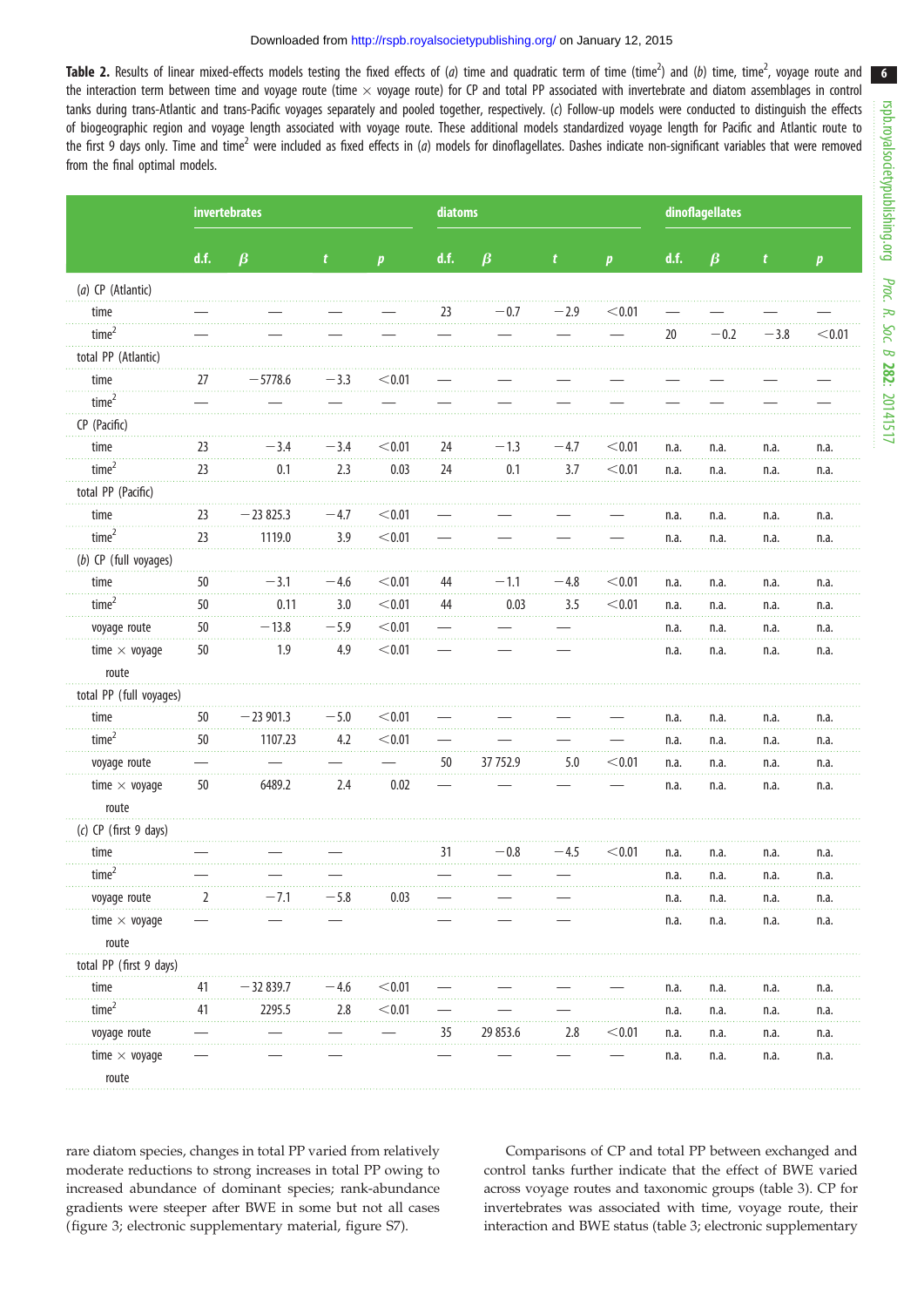<span id="page-6-0"></span>

Figure 3.  $(a, c, e, g, i)$  Rank-abundance distributions and  $(b, d, f, h, j)$  corresponding CP : total PP curves highlighting changes in the structure of plankton assemblages in ships' ballast water before and after BWE during  $(a-f)$  trans-Atlantic and  $(a-i)$  trans-Pacific voyages, for  $(a,b,a,h)$  invertebrates,  $(c,d,i,j)$  diatoms and  $(e,f)$  dinoflagellates. Samples for different taxonomic groups were collected from the same tank and ship (paired-tank of the same ship as [figure 2](#page-4-0)) for each voyage. Solid and dotted lines indicate results before and after BWE, respectively. Descriptions of symbols used are given in [figure 2](#page-4-0).

material, table S1). CP for invertebrates was higher in both exchanged and control tanks for Atlantic than Pacific routes; however, CP decreased over time for the Atlantic, whereas it increased over time for the Pacific ([table 3](#page-7-0); electronic supplementary material, table S1). When comparing between exchanged and control tanks, CP for invertebrates was higher in exchanged than in control tanks for both voyage routes ([table 3](#page-7-0); electronic supplementary material, table S1). Total PP for invertebrates was associated with voyage route as well as the interactions between time and voyage route, and BWE status and voyage route ([table 3;](#page-7-0) electronic supplementary material, table S1). Total PP for invertebrates was higher in rspb.royalsocietypublishing.org

Proc. R. Soc. $\sigma$ 

282: 20141517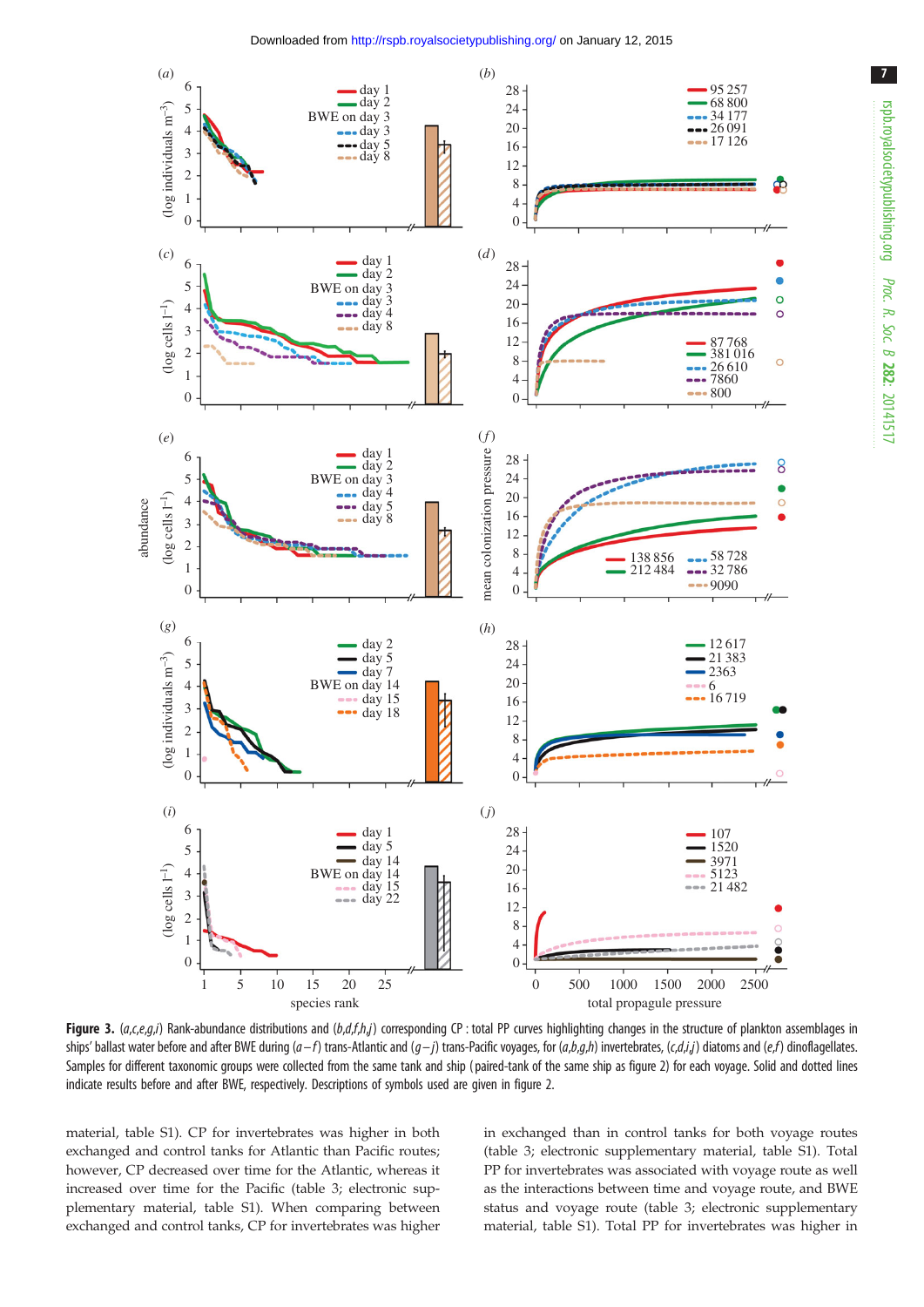<span id="page-7-0"></span>Table 3. Results of linear mixed-effects models testing the fixed effects of time, time<sup>2</sup>, voyage route, BWE status, time  $\times$  voyage route, the interaction terms between time and BWE status (time  $\times$  BWE status) and between BWE status and voyage route (BWE status  $\times$  voyage route) for CP and total PP associated with invertebrate and diatom assemblages in control and BWE tanks during trans-Atlantic and trans-Pacific voyages after BWE. Time, time<sup>2</sup> and BWE status were included as fixed effects in models for dinoflagellates. Time was defined as the number of days since BWE. Time<sup>2</sup> and time  $\times$  BWE status were not retained in any model. Dashes indicate non-significant variables that were excluded in the final optimal models.

|                                     | invertebrates |            |              |                  |      | diatoms  |              |                  |      | dinoflagellates |              |                  |  |
|-------------------------------------|---------------|------------|--------------|------------------|------|----------|--------------|------------------|------|-----------------|--------------|------------------|--|
|                                     | d.f.          | $\beta$    | $\mathbf{t}$ | $\boldsymbol{p}$ | d.f. | $\beta$  | $\mathbf{t}$ | $\boldsymbol{p}$ | d.f. | $\beta$         | $\mathbf{t}$ | $\boldsymbol{p}$ |  |
| CP                                  |               |            |              |                  |      |          |              |                  |      |                 |              |                  |  |
| time                                | 57            | 1.3        | 6.1          | < 0.01           |      |          |              |                  |      |                 |              |                  |  |
| voyage route                        | 57            | 6.3        | 12.1         | < 0.01           |      |          |              |                  | n.a. | n.a.            | n.a.         | n.a.             |  |
| <b>BWE</b> status                   | 57            | 1.9        | 6.5          | < 0.01           |      |          |              |                  | 5    | 7.7             | 4.2          | < 0.01           |  |
| time $\times$ voyage<br>route       | 57            | $-1.5$     | $-6.5$       | < 0.01           |      |          |              |                  | n.a. | n.a.            | n.a.         | n.a.             |  |
| BWE status $\times$<br>voyage route |               |            |              |                  |      |          |              |                  | n.a. | n.a.            | n.a.         | n.a.             |  |
| total PP                            |               |            |              |                  |      |          |              |                  |      |                 |              |                  |  |
| time                                |               |            |              |                  |      |          |              |                  | 31   | $-3255.7$       | $-3.1$       | < 0.01           |  |
| voyage route                        | 56            | 56562.9    | 12.3         | < 0.01           |      |          |              |                  | n.a. | n.a.            | n.a.         | n.a.             |  |
| <b>BWE</b> status                   |               |            |              |                  |      |          |              |                  | 5    | 7.7             | 4.2          | < 0.01           |  |
| time $\times$ voyage<br>route       | 56            | $-2093.2$  | $-3.2$       | < 0.01           |      |          |              |                  | n.a. | n.a.            | n.a.         | n.a.             |  |
| BWE status $\times$<br>voyage route | 56            | $-25323.3$ | $-8.7$       | < 0.01           | 6    | 33 191.8 | 5.8          | < 0.01           | n.a. | n.a.            | n.a.         | n.a.             |  |

all tanks for Atlantic than Pacific voyages (table 3). While total PP for invertebrates decreased over time for Atlantic voyages, it did not change for Pacific ones (table 3; electronic supplementary material, table S1). There was lower total PP for invertebrates in exchanged than control tanks for Atlantic voyages, whereas no differences were observed for Pacific routes (table 3; electronic supplementary material, table S1). For diatoms, there were no predictors of CP, probably due to high variation observed across assemblages and small sample size (table 3; see also [figure 3](#page-6-0); electronic supplementary material, figure S7). Total PP for diatoms was associated with the interaction between BWE status and voyage route (table 3). Total PP for diatoms was lower in exchanged than control tanks for Atlantic voyages; however, there were no differences in total PP between treatments for Pacific ones (table 3; electronic supplementary material, table S1). Finally, for dinoflagellates, BWE status was a predictor of CP, which surprisingly was higher in exchanged than control tanks (table 3). By contrast, there were no differences in total PP for dinoflagellates between treatments (table 3).

Final CP and total PP varied across voyage routes, taxonomic groups and BWE status ([figure 1](#page-2-0)b and [table 4\)](#page-8-0). Both variables were higher for Atlantic than for Pacific voyages [\(figure 1](#page-2-0)b and [table 4\)](#page-8-0). Invertebrates exhibited the lowest final CP, followed by diatoms and dinoflagellates (Bonferroni post hoc tests,  $p < 0.01$  in all pairwise comparisons). Total PP of invertebrates was also lower than those of diatoms and dinoflagellates (Bonferroni post hoc tests,  $p < 0.01$  for both pairwise comparisons), though the latter groups did not differ ( $p = 1.00$ ). Final CP was higher in exchanged than in control tanks, particularly for dinoflagellates on Atlantic

voyages [\(figure 1](#page-2-0)b and [table 4](#page-8-0)). While final total PP was lower in exchanged tanks when compared with control ones for all taxonomic groups on Atlantic voyages, it was higher in exchanged than in control tanks for invertebrates and similar between treatments for diatoms [\(figure 1](#page-2-0)b and [table 4](#page-8-0)).

Our comparison of rank-abundance distributions with more traditional summary methods indicated that total PP was strongly influenced by the most dominant species, and did not provide any information regarding abundances of moderately common or rare species (figures [2](#page-4-0) and [3](#page-6-0); electronic supplementary material, figures S1-S8). Mean PP ( $\pm$ s.e.m.) summarized variation in abundances among species, with greater variation associated with more uneven assemblages, though it typically underestimated abundance of dominant species while greatly overestimating that of rare ones (figures [2](#page-4-0) and [3;](#page-6-0) electronic supplementary material, figures S1–S8).

### 4. Discussion

Understanding the dynamics of a species assemblage during the transport stage prior to introduction can provide insights into how invasion risk changes temporally [\[2,3](#page-9-0)]. Characterization of assemblages in invasion vectors has typically relied on CP and total PP [\[6,7](#page-9-0)]. Here, we extended this approach to examine rank-abundance distributions and CP : total PP relationships for a variety of common taxa found in ships' ballast water and to explore the importance of voyage route and BWE. Our results suggest that rank-abundance distributions and CP: total PP in control tanks vary greatly by voyage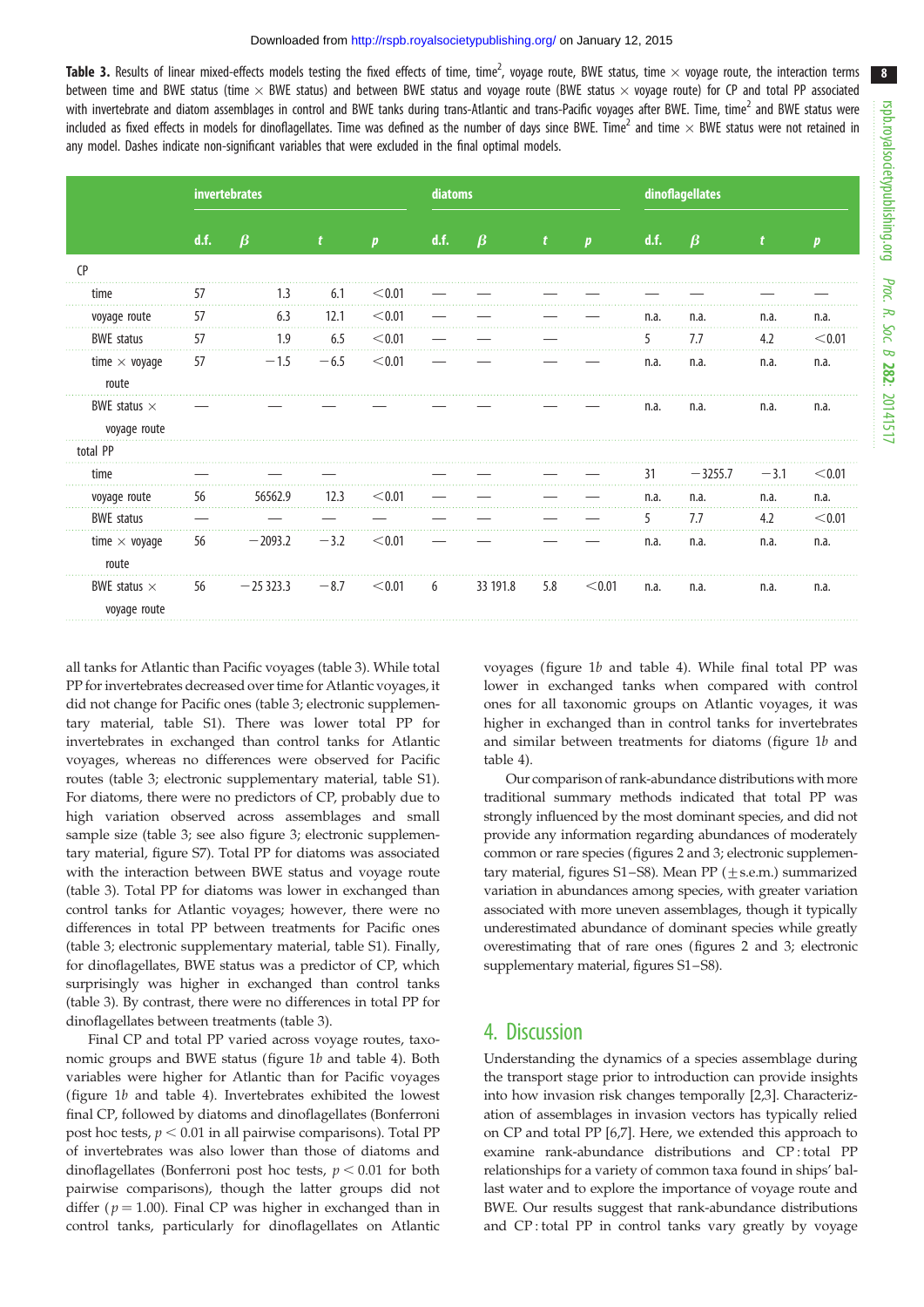<span id="page-8-0"></span>Table 4. Results of MANOVA addressing the effects of voyage route, taxonomic group, BWE status and their interactions on final CP and total PP.

| voyage route<br>Wilks's $\lambda$<br>28.2<br>2<br>univariate F-tests | $<$ 0.01<br>< 0.01<br>< 0.01 |
|----------------------------------------------------------------------|------------------------------|
|                                                                      |                              |
|                                                                      |                              |
|                                                                      |                              |
| (P<br>57.5<br>1                                                      |                              |
| total PP<br>1<br>23.2                                                |                              |
| taxonomic group                                                      |                              |
| Wilks's $\lambda$<br>34.3<br>4                                       | < 0.01                       |
| univariate F-tests                                                   |                              |
| CP<br>9.9<br>2                                                       | < 0.01                       |
| total PP<br>$\overline{2}$<br>130.9                                  | $<$ 0.01                     |
| <b>BWE</b> status                                                    |                              |
| Wilks's $\lambda$<br>14.4<br>$\overline{2}$                          | < 0.01                       |
| univariate F-tests                                                   |                              |
| (P<br>29.9<br>1                                                      | < 0.01                       |
| total PP<br>1<br>7.8                                                 | < 0.01                       |
| taxonomic group $\times$ voyage route                                |                              |
| Wilks's $\lambda$<br>$\overline{2}$<br>24.0                          | < 0.01                       |
| univariate F-tests                                                   |                              |
| <b>CP</b><br>5.0<br>1                                                | 0.03                         |
| total PP<br>1<br>20.9                                                | < 0.01                       |
| BWE status $\times$ voyage route                                     |                              |
| Wilks's $\lambda$<br>2<br>13.1                                       | < 0.01                       |
| univariate F-tests                                                   |                              |
| <b>CP</b><br>15.4<br>1                                               | < 0.01                       |
| total PP<br>1<br>24.7                                                | < 0.01                       |
| BWE status $\times$ taxonomic group                                  |                              |
| Wilks's $\lambda$<br>2.7<br>4                                        | 0.04                         |
| univariate F-tests                                                   |                              |
| <b>CP</b><br>3.3<br>2                                                | 0.05                         |
| total PP<br>3.9<br>2                                                 | 0.03                         |

route (Atlantic versus Pacific). Responses in rank-abundance distributions and CP : total PP for control tanks also differed by taxonomic group. Paradoxically, in certain cases, BWE actually increased CP and/or total PP by adding new species or increasing the abundance of existing dominant species, thereby increasing overall introduction risk. Our study thus provides a useful application of rank-abundance distributions in invasion ecology to characterize transported assemblages and to examine efficacy of management strategies.

Differences in source inocula and voyage length can both influence responses in assemblage structure during transport. When voyage length was standardized for Atlantic and Pacific trips, route predicted CP or total PP, depending on the taxonomic group. It is apparent that initial rankabundance distributions differed between Atlantic and Pacific routes within a particular taxonomic group, consistent with resports on differences in richness and abundance of ballast

water organisms among source regions [[6](#page-9-0)]. When full voyages were considered, voyage route again was a significant predictor of CP or total PP. Furthermore, CP and/or total PP declined at faster rates during Pacific than Atlantic voyages, suggesting that trip length was also important. Overall, we observed stronger reductions in CP and/or total PP in control tanks for Pacific than Atlantic routes. Long transit times prolong organisms' exposure to biotic and abiotic stressors in ballast water [\[6\]](#page-9-0). Therefore, longer trips are generally associated with lower species richness and abundance of ballast water organisms [[6](#page-9-0),[11](#page-9-0)].

Differences between the two voyage routes are also reflected in final CP : total PP, in which CP and total PP were higher for Atlantic voyages than for Pacific ones in both control and exchanged tanks. All things being equal (e.g. shipping traffic, environmental suitability and study effort), our results suggest that vessels arriving with ballast to the Atlantic coast of Canada present a higher risk of ballast-mediated introductions by transoceanic vessels. This finding is consistent with the occurrence of more non-indigenous species on the Atlantic than the Pacific coast of Canada (i.e. 112 versus 94) [\[20](#page-9-0)]. However, other factors such as introduction of new species by other vectors (e.g. hull fouling and aquaculture), secondary spread by natural and anthropogenic (e.g. domestic shipping) means and other site- and species-specific attributes may obscure the pattern between regions [\[15\]](#page-9-0).

Relative dynamics for CP and total PP among taxonomic groups may be attributed to taxon-specific tolerance to abiotic and biotic stresses. We observed significant attenuation of total PP, or both CP and total PP in some cases, for invertebrates. Conversely, diatoms and dinoflagellates exhibited significant reductions in CP but no changes in total PP. These findings suggest that invertebrate species generally have broad tolerance, though members of moderately common species exhibited the highest mortality. By contrast, tolerance varies by species for diatoms and dinoflagellates, in which mortality was selectively high for rare species, while moderately common and dominant species mostly survived or even reproduced during transportation [\[12,13](#page-9-0)]. Our results corroborate those described by Briski *et al.'s* [\[2](#page-9-0)] conceptual model, with a few exceptions. Cases that deviated from the conceptual model were mostly limited to Pacific voyages, further supporting our previous findings of the effect of voyage route on assemblage dynamics.

BWE appeared to increase introduction risk in certain cases by augmenting existing populations and/or adding new species. We observed elevated risk for both invertebrates and diatoms after BWE on Pacific voyages, the former owing to increased total PP and the latter to increased CP. Conversely, only dinoflagellates demonstrated elevated risk as a result of increased CP following BWE on Atlantic voyages. Increases in total PP but not CP following BWE indicate increased population abundance for species already present in ballast water tanks, possibly as a result of hatching from diapausing eggs promoted by loading of 'fresh' oceanic water [[21\]](#page-9-0) and/or uptake of individuals of existing species during BWE [[22\]](#page-9-0). We attribute increases in CP after BWE to uptake of new species during BWE [[12,13\]](#page-9-0). Our findings accord with previous studies that reported increased species richness due to the addition of new species and persistence of original ones following BWE [\[22,23](#page-9-0)]. This finding is of particular concern for marine and coastal systems because new open-ocean species, in addition to original coastal ones, could potentially survive if released into saline or strongly brackish waters. By contrast, 9